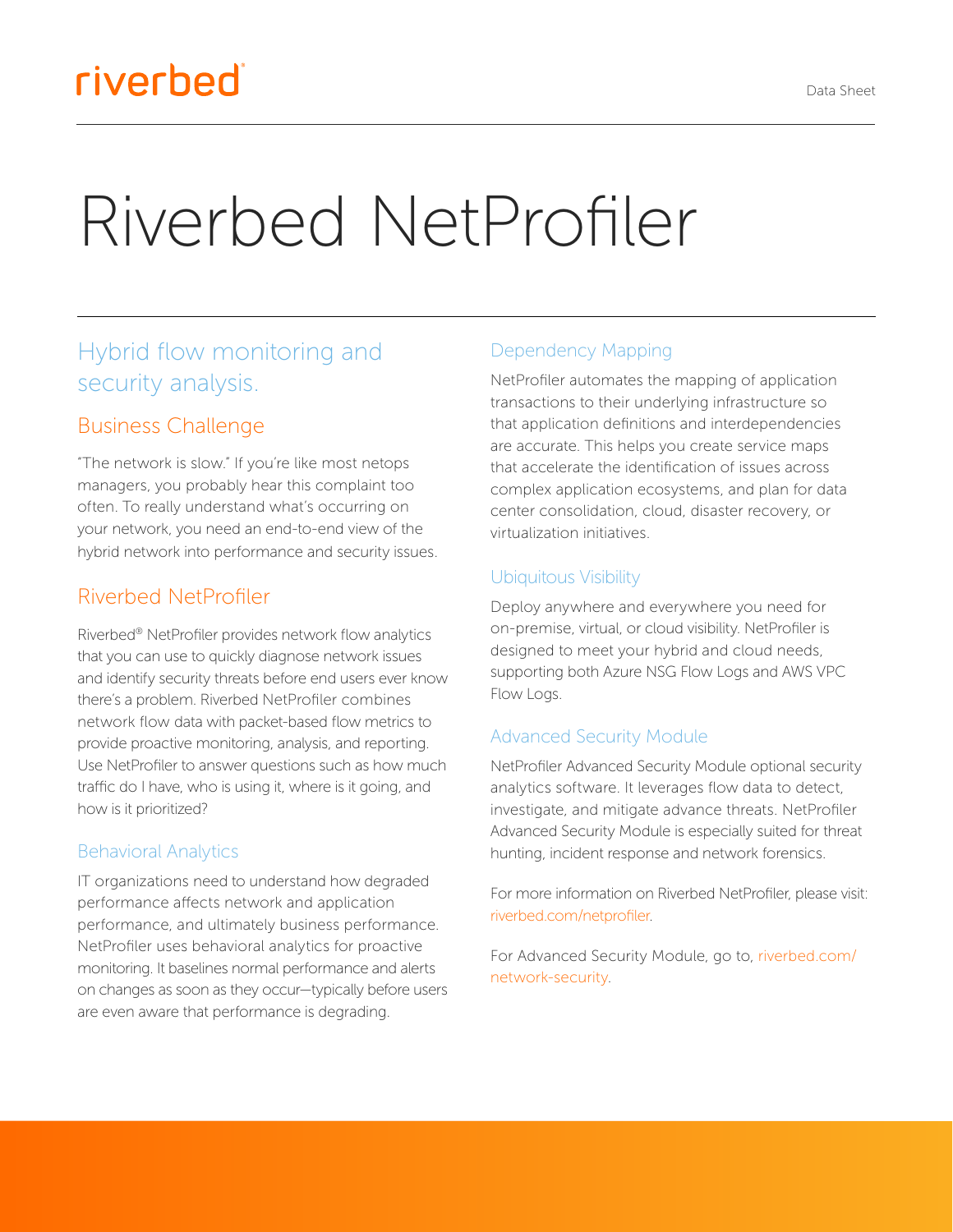#### Integrations

Riverbed NetProfiler integrates with several other Riverbed® NPM solutions to enrich your every day IT operations functions.

These one-click integrations include:

- Riverbed® AppResponse and AppResponse Cloud: network forensics and networked application analysis
- Riverbed® NetIM: infrastructure management with network path analysis
- Riverbed® SteelHead™: WAN optimization and functions as remote data source for NetProfiler
- Riverbed<sup>®</sup> Portal: single source of truth for network, application, infrastructure performance, and end-user experience monitoring

"Riverbed NPM has reduced the time it takes us to identify network slowdowns and application performance issues. It saves my network team a lot of time."

Operations Manager, Small Business Consume Products Company

"The reporting capabilities of Riverbed NetProfiler are awesome. It can generate any type of report I need!"

Network Administrator, Large Enterprise Electronics Company

## Key Benefits

- Improve cloud and hybrid network visibility and performance
- Speed problem identification and resolution
- Mitigate cyber-security risks



#### Figure 1

Personizable to each user, the NetProfiler Home Screen offers an at-a-glance summary of the network and how it's changed; recent alerts; Top Talkers Sankey; overall traffic charts, and a watch list so you can see what's important to you.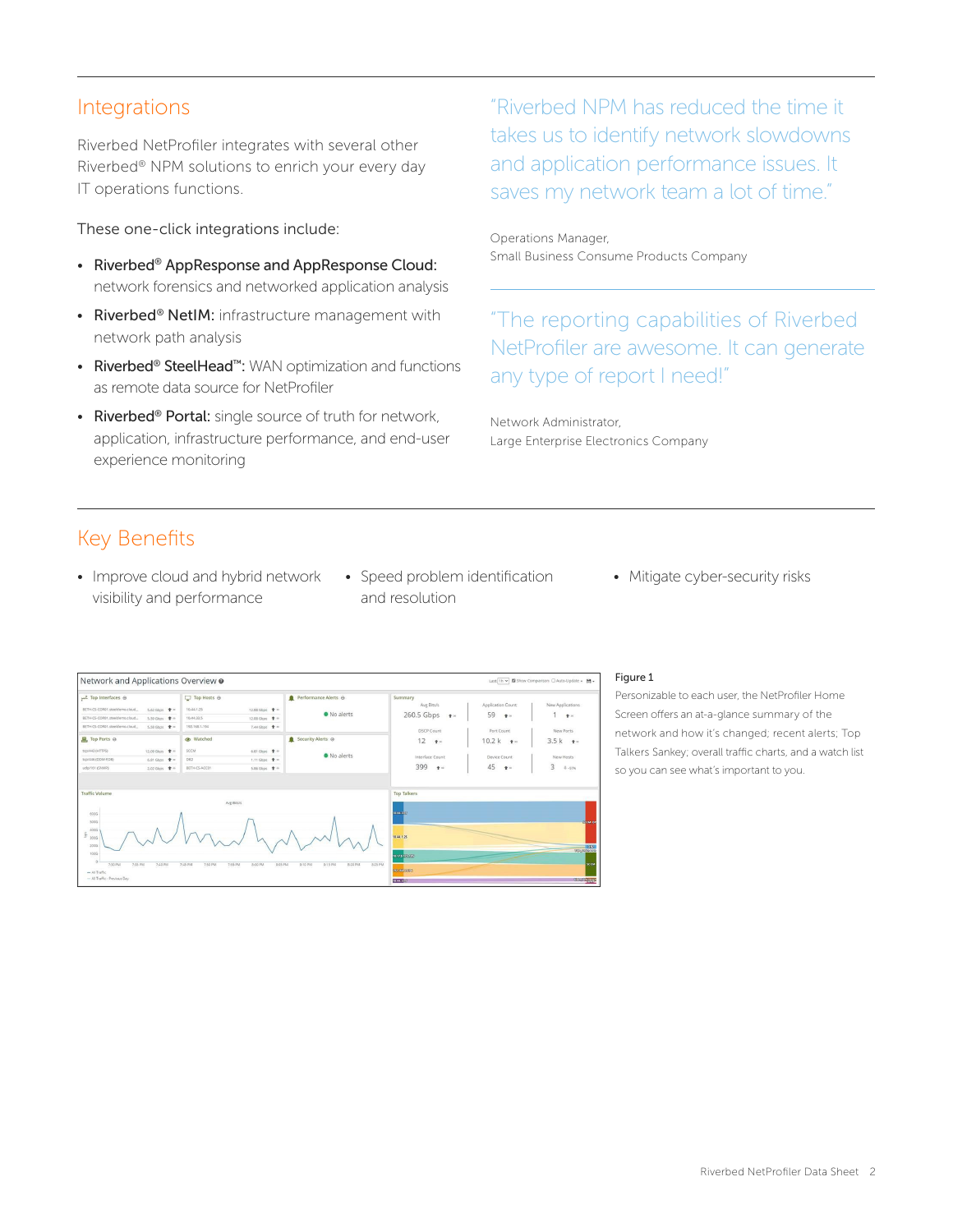## Key Features

#### Application Recognition and **Monitoring**

- NetProfiler offers three ways to create a custom application definition. You can map:
	- Hosts, host groups, protocols, ports to an application name
	- Auto-recognized applications to an application name
	- URLs to an application name
- Deep packet inspection of application traffic from Riverbed® AppResponse, Riverbed® NetShark and SteelHead for easy viewing and analysis in the NetProfiler dashboard to help you quickly and accurately distinguish business-critical from recreational applications that are running across your network including the optimized WAN

#### Anomaly Detection

• Uses baseline statistics and proactive monitoring to trigger an alert once a deviation is detected, without prior knowledge of specific applications, path dependencies, and number of users

#### SD-WAN Visibility

• Ensure the success of your SteelConnect SD-WAN environment by validating policies are working as expected, troubleshooting problems quickly, and enabling better planning

#### Discovery and Dependency **Mapping**

- Includes a discovery wizard that creates application dashboards to automate the process of mapping transactions to their underlying infrastructure so that application definitions and interdependencies are accurate including discovering through F5, Riverbed® SteelApp™ Traffic Manager and other application delivery controllers (ADCs)
- Creates service maps for accelerating troubleshooting across complex application ecosystems, and planning for data center consolidation or cloud, disaster recovery, and virtualization initiatives

#### WAN Optimization Analysis

- Robust analysis of optimized Riverbed SteelHead and Interceptor environments enable you to easily plan your optimization deployments, assess the impact, and quantify benefits
- Cost-effective troubleshooting of branch issues using a single product for visibility, control and optimization
- Centralized reporting and monitoring of inbound and outbound quality of service (QoS) site and classes
- Rich application monitoring of 2000+ default applications and custom- defined apps

#### Streamlined Workflows

• One-click dashboard creation creates NetOps-centric, application-specific, SteelHead WAN optimization-specific, and VoIP-related dashboards that quickly surface relevant data and streamline troubleshooting workflows

#### Home Screen

• Offers at-a-glance summary of key network and application KPIs and how they've changed; recent performance and security alert lists; Top Talkers sankey diagram; overall traffic, cloud performance; and watch list so you can monitor what's important to you.

#### Service Monitoring

- Monitor all network and infrastructure components involved in delivering an application service such as users, Web servers, load balancers, application servers, authentication and DNS servers, databases, and the links between them
- Advanced analytics changes in performance, providing proactive notification of brewing issues
- Service dashboards provide a quick view into the end-to-end health of a business service that is visually shown by red-yellow-green health status indicators
- Guided drill down reveals details of the most critical applications and essential data for fast troubleshooting

NetProfiler 10.10 is IPv6 and USGv6 certified, and can support both IPv6 and IPv4 addresses simultaneously.



#### Server Virtualization and VMware NSX SDN

• NSX-aware IPFIX format enables Riverbed NPM products to provide detailed information about what NSX virtual overlay networks are running on the physical network, what applications are involved, and which hosts and virtual tunnel endpoints are generating the traffic

#### Cloud Visibility

- NetProfiler is deployable in
	- AWS
	- AWS GovCloud West
	- Azure
	- Azure Government (non-DoD, no Iowa)

#### Cloud Flow Telemetry

- The following flow telementry can generate and send flow for the cloud to NetProfiler in the cloud or on-prem.
	- AppResponse Cloud
	- AWS VPC Flow Logs
	- Azure NSG Flow Logs
	- Other external/third-party solutions that can generate and send flow in standard format (i.e., NFv5, v9, IPFIX etc.) will also work.